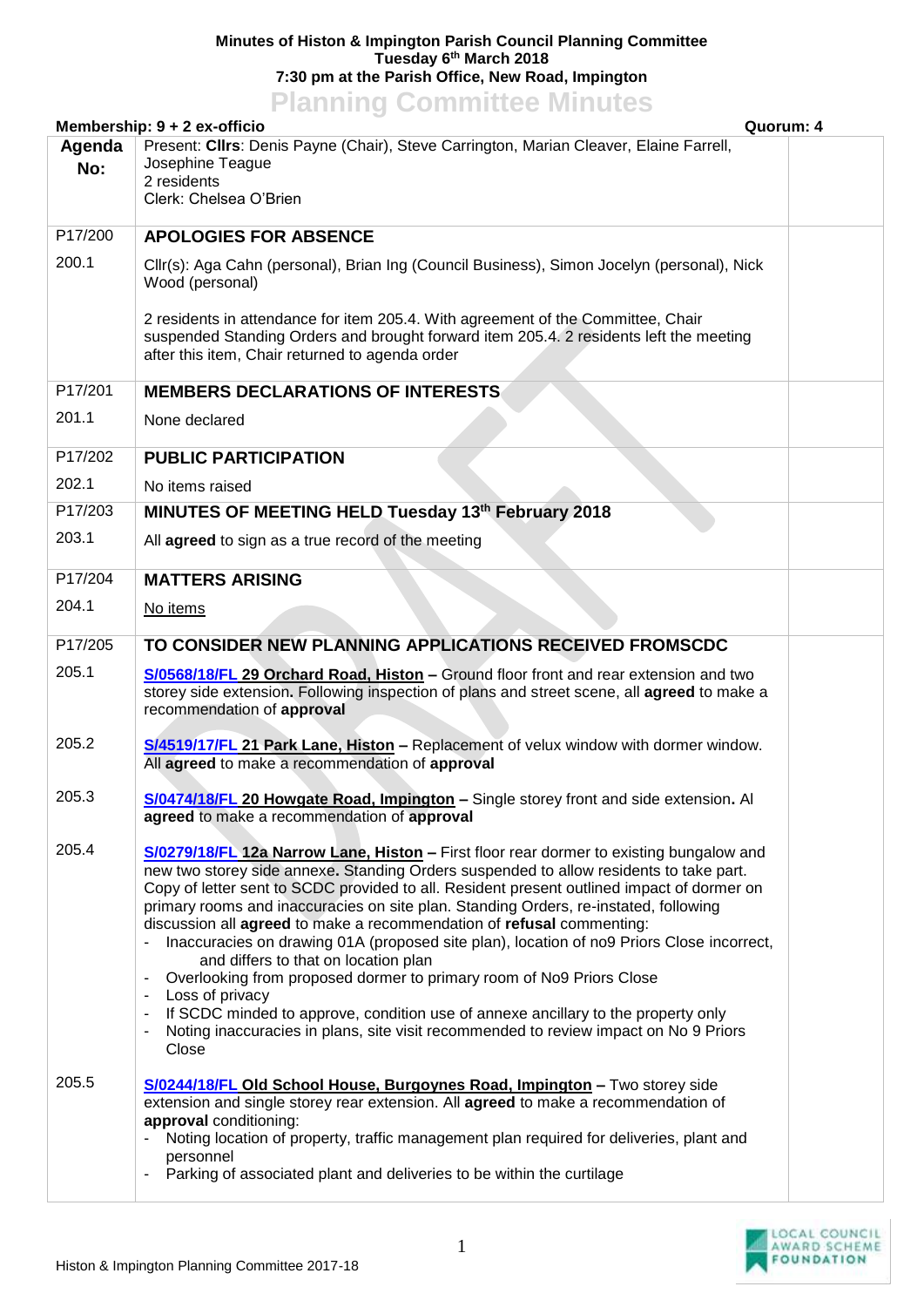| 205.6   | S/4544/17/FL Land to rear of 142 Cottenham Road, Histon - Two new detached chalet                                                                                               |  |
|---------|---------------------------------------------------------------------------------------------------------------------------------------------------------------------------------|--|
|         | style dwellings. Copy of letter sent to SCDC provided to all. Following inspection of plans, all                                                                                |  |
|         | agreed to make a recommendation of refusal, commenting:                                                                                                                         |  |
|         | Inadequate access to site<br>Loss of amenity to no 140a Cottenham Road, noting access track adjacent to primary                                                                 |  |
|         | room                                                                                                                                                                            |  |
|         | Insufficient visibility splay for cyclist and vehicular access<br>۰                                                                                                             |  |
|         |                                                                                                                                                                                 |  |
| 205.7   | S/0434/18/FL 47 Impington Lane, Impington - Proposed new porch extension to the front                                                                                           |  |
|         | of the property single storey. Following review of plans and schematics, all agreed to make                                                                                     |  |
|         | a recommendation of refusal, commenting:                                                                                                                                        |  |
|         | Adverse impact on residential amenity of the current and future residents noting loss of                                                                                        |  |
|         | garage and bin storage<br>Noting planning condition 26 of application S/1356/08/F garages are not be used as                                                                    |  |
|         | additional living accommodation                                                                                                                                                 |  |
|         | If SCDC minded to approve, materials to match existing and details of adequate bin                                                                                              |  |
|         | storage to be provided                                                                                                                                                          |  |
|         |                                                                                                                                                                                 |  |
| 205.8   | <b>S/0623/18/OL 1 Garden Walk, Histon</b> – Outline planning permission for up to three                                                                                         |  |
|         | detached dwellings with new access and parking with all matters reserved. Plot and                                                                                              |  |
|         | proposed access reviewed. Agreed to make a recommendation of refusal,<br>overdevelopment of plot and access proposed inadequate                                                 |  |
|         |                                                                                                                                                                                 |  |
| 205.9   | S/0314/18/FL 22 Water Lane, Histon - Demolition of existing conservatory and partial                                                                                            |  |
|         | demolition of existing rear extensions. New single and two storey rear extensions, creation                                                                                     |  |
|         | of a new front entrance and canopy addressing Water Lane & other works. Following                                                                                               |  |
|         | inspection of plans and discussion on access during construction phase, all agreed to make                                                                                      |  |
|         | a recommendation of approval, commenting:                                                                                                                                       |  |
|         | Parking of plant, personnel and deliveries are to be within the curtilage of site to limit the<br>impact of congestion on the B1049                                             |  |
|         | Restriction of hours for deliveries, between 9.30am - 3pm to avoid peak times                                                                                                   |  |
|         | Canopy to front elevation should not project over public footpath                                                                                                               |  |
|         | Materials to match existing                                                                                                                                                     |  |
|         |                                                                                                                                                                                 |  |
| P17/206 | <b>To Accept Clerks Report</b>                                                                                                                                                  |  |
| 206.1   | Clerk Report (Appx 1) provided to all and accepted, covering:                                                                                                                   |  |
|         | Decision Notices; SCDC Updates; Parish Planning Forum                                                                                                                           |  |
|         | Cllr Payne provided a verbal update of Parish Planning Forum, covering - Local Plan;                                                                                            |  |
|         | Improved Planning Officer Communication; Housing Trajectory; Departmental Structure;                                                                                            |  |
|         | <b>Review of Planning Fees</b>                                                                                                                                                  |  |
| P17/207 | To Receive Up-Date on: Northstowe, North West Cambridge, Darwin Green,                                                                                                          |  |
|         | <b>Waterbeach developments</b>                                                                                                                                                  |  |
|         |                                                                                                                                                                                 |  |
| 207.1   | No update                                                                                                                                                                       |  |
|         |                                                                                                                                                                                 |  |
| P17/208 | <b>Consultations</b>                                                                                                                                                            |  |
| 208.1   | Deputy Clerk to circulate consultations from Ministry of Housing, Communities and Local                                                                                         |  |
|         | Government:                                                                                                                                                                     |  |
|         | - draft revised NPPF https://t.co/O54kDTaxgV                                                                                                                                    |  |
|         | - response to housing white paper consultation https://t.co/ea0oLWTlcz<br>- "Supporting housing delivery through developer contributions" consultation                          |  |
|         | https://t.co/WpES6Dt8uq                                                                                                                                                         |  |
|         |                                                                                                                                                                                 |  |
| P17/209 | <b>Task &amp; Finish Primary School</b>                                                                                                                                         |  |
| 209.1   | Task & Finish no update, meeting date yet to be re-arranged                                                                                                                     |  |
|         |                                                                                                                                                                                 |  |
| P17/210 | <b>Other Matters</b>                                                                                                                                                            |  |
|         |                                                                                                                                                                                 |  |
| 210.1   | Neighbourhood Plan/Policies - Parking Standards Cllr Payne provided draft copy to all for<br>comment, all in favour to submit to Neighbourhood Plan team for inclusion. Members |  |
|         | thanked Cllr Payne for his efforts in producing comprehensive document                                                                                                          |  |
|         |                                                                                                                                                                                 |  |